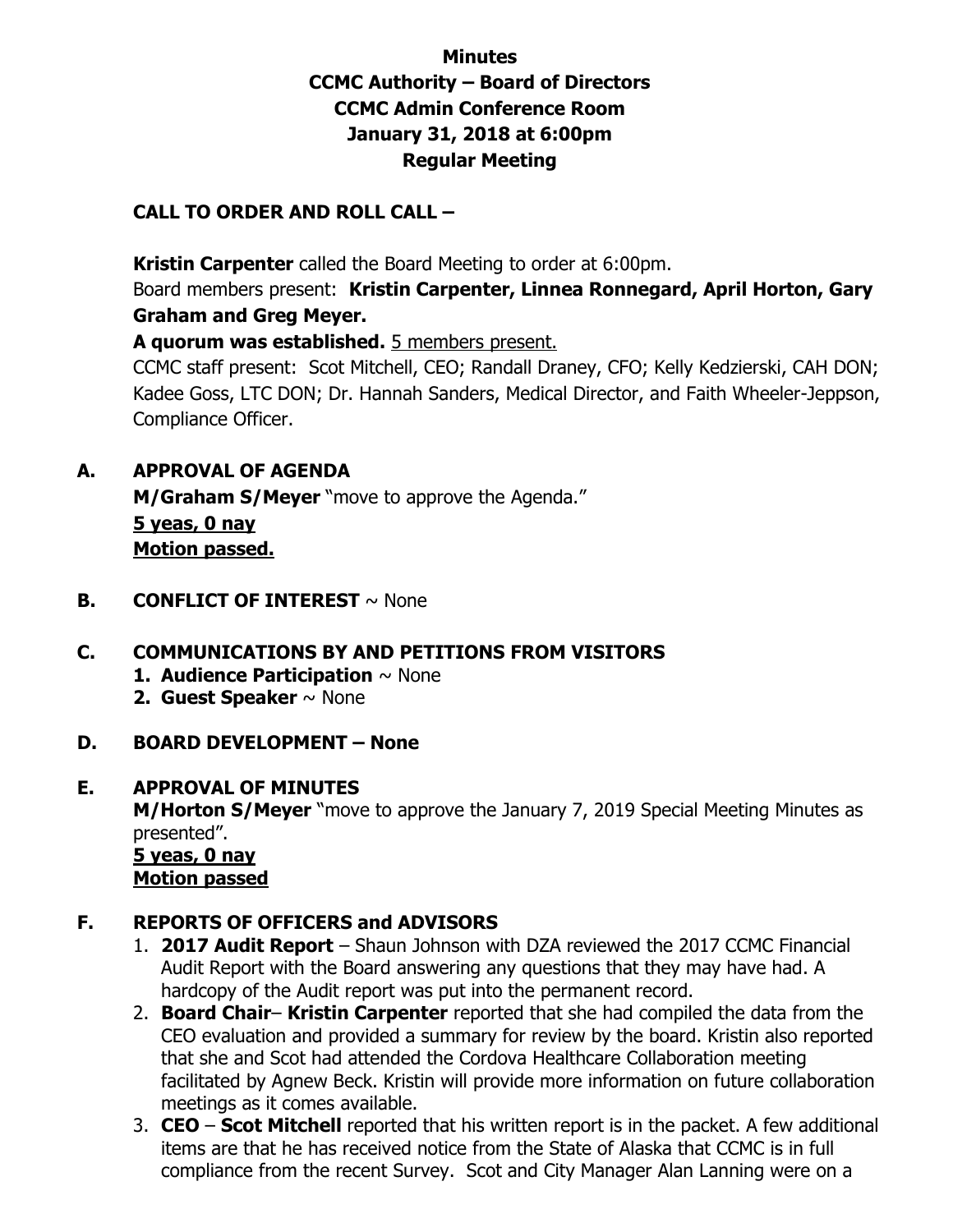PERS call several weeks ago, he will provide more information as it becomes available. CCMC will need to perform our Community Health Needs Assessment this summer. We have interviewed three candidates for the Physical Therapist position, two temporary and one permanent. And Scot will be on PTO starting Saturday for his vacation to the lower 48.

- 4. **Medical Director – Dr Hannah Sanders** reported that CCMC held an ER collaboration training with the Cordova EMS folks focusing on the point from the 911 call until patient arrival at the ER. We're doing external peer review.
- 5. **Finance Randall Draney** reported that the December 2018 financial report is in the packet, and also provided a handout at the meeting. At the request of the Board, Randall will request clarification in the Financial Indicators Report from DZA by excluding the PERS debt.
- 6. **LTC Nursing Kadee Goss** reported that her report is in the packet, some additional points are that the Survey report was great, our staff did a good job. The Occupational Therapist is talking about coming back again soon.
- 7. **CAH Nursing Kelly Kedzierski** reported that her report is in the packet, additionally we will be having a few new faces coming in as our travelers rotate. The CCMC/EMS training was great to experience. We had the SART Team come in and that was a great lesson for our Nurse's.
- 8. **Quality Improvement/Infection Control Kelly Kedzierski** reported that last month the board reported the QAPI Plan. And there will be an Infection Control Meeting on this coming Tuesday.
- **G. CORRESPONDENCE ~** None
- **H. ACTION ITEMS ~** None
- **I. DISCUSSION ITEMS**  $\sim$  None
- **J. AUDIENCE PARTICIPATION**  $\sim$  None
- **K. BOARD MEMBERS COMMENTS** ~ None

# **L. EXECUTIVE SESSION**

**1. CEO Contract Renewal and Performance Compensation** 

# **2. Review of CEO Evaluation Summary**

M/Ronnegard S/Horton "I move that the CCMC Authority Board of Directors enter into Executive Session for matters which by law, municipal charter, or ordinance are required to be confidential."

 The Board entered into Executive Session at 8:18pm The Board came out of Executive Session at 9:36pm

**M/Graham S/Ronnegard** "Based on positive performance reviews over the past 2 years the CCMC Authority Board of Directors approves a 10% performance compensation for the CEO based on his 2018 base salary."

# **5 yeas, 0 nay Motion passed**